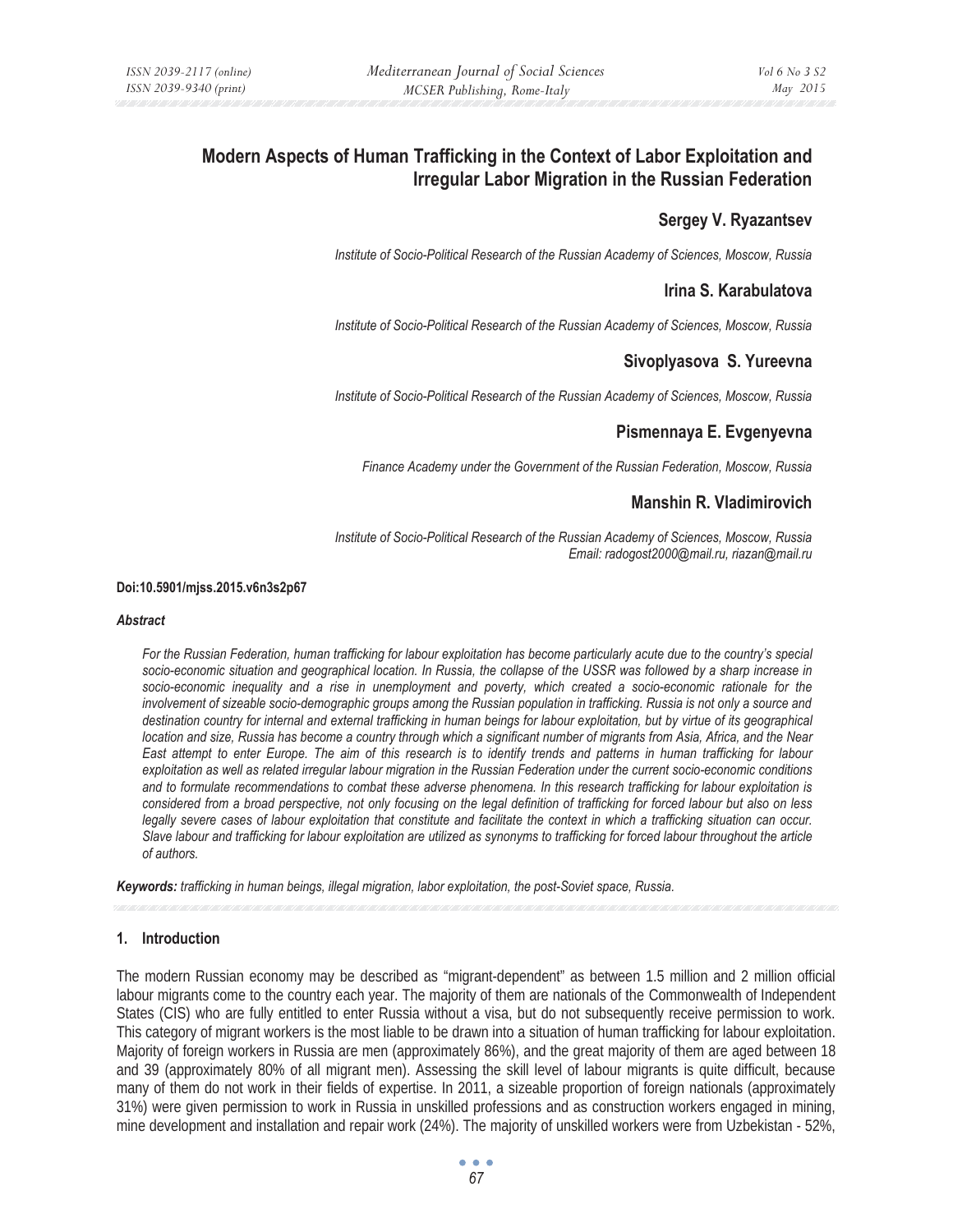| ISSN 2039-2117 (online) | Mediterranean Journal of Social Sciences | Vol 6 No 3 S2 |
|-------------------------|------------------------------------------|---------------|
| ISSN 2039-9340 (print)  | MCSER Publishing, Rome-Italy             | May 2015      |

Tajikistan - 24%, and Kyrgyzstan - 10%. Construction workers engaged in mining, mine development and installation and repair work came primarily from Uzbekistan (36%), Tajikistan (14%), the Ukraine (11%) and China (7%) (Data from the Federal Migration Service, http://www.fms.gov.ru, 2013; and Russia and China have criticized the report of the United States of the Slave Trade http://www.bbc.co.uk/russian/international/2013/06/130620\_russia\_human\_trafficking). At the same time the Russian Federation has become a major supplier of "aliving goods" for foreign markets. Rough estimates from Interpol suggest that around 170 thousand Russian citizens across the world are currently living in conditions of slavery. This number is composed mostly of women who have been taken out of the country for labour exploitation and sexual exploitation in the USA, Western Europe, Japan and China (Kolisnichenko, 2013; and US acted against human trafficking in Russia, http://lenta.ru/news/2014/06/21/slavery/).

The tasks of the research are: 1) to identify the scale of and trends in human trafficking for forced labour in the Russian Federation; 2) to investigate the relationship between human trafficking for labour exploitation and irregular labour migration in the Russian Federation; 3) to make an assessment of the socio-demographic groups of Russian and foreign citizens at the greatest risk of being involved in irregular labour migration and potentially human trafficking for labour exploitation; 4) to determine the methods and forms of recruitment for human trafficking and irregular labour migration of Russian and foreign citizens in modern socio-economic conditions; 5) to evaluate the effectiveness of the efforts made by the government and society to combat human trafficking for labour exploitation in the Russian Federation; 6) to make recommendations to improve the labour migration regulation system and prevent irregular migration, and also to prevent human trafficking for labour exploitation in the Russian Federation.

### **2. Materials and Methods**

The data for this research was collected by employing the following methods. Firstly, the statistical method, which included gathering and processing statistical data regarding human trafficking offences, use of slave labour and human smuggling provided by the Russian Ministry of Interior and the Investigative Committee of the Russian Federation for the years 2009-2012; data from the Russian Federal Migration Service concerning the quantity and structure of permits for work in the Russian Federation issued to foreign citizens, and also data concerning the number and breakdown of Russian citizens employed abroad between 2006 and 2012.

Secondly, the sociological method, which included 18 interviews with experts, including government employees, employees of law enforcement agencies, embassy representatives, employees of international organizations, employees of non-governmental organizations, managers of companies which provide employment services, trade union leaders, academics, etc. The interviewees are referred to by the name of the institution they work for.

 A content analysis of the Russian and foreign press on the subject of human trafficking for labour exploitation was also carried out. Field data and interviews were collected in various regions of the Russian Federation, including in Moscow, St. Petersburg, Kaliningrad, the North Caucasus, the Volga region and the Russian Far East.

Thirdly, the *cartographic method,* which entailed preparing a number of graphical materials, cartograms and diagrammatic representations relating to human trafficking and irregular migration. These were used to develop a typology of regions of the Russian Federation in terms of the proportion of labour emigrants within the workforce.

Fourthly, the *analytical method,* which entailed analysing and reviewing legislation within the Russian Federation, intended to combat human trafficking for forced labour and irregular migration. Previous research conducted by international organizations and research institutes in the Russian Federation between 2000 and 2010 was also analysed.

#### **3. Results**

Human trafficking has emerged recently as a phenomena Russia, almost immediately after the break-up of the Soviet Union. The opening of its borders and the integration of the Russian Federation into the global economy facilitated an increase in the number of journeys made by Russian nationals overseas and by foreigners to Russia, and also increased the problem of international trafficking and irregular migration. According to figures from the UN International Centre for the Prevention of Crime, Russia is top of the list of countries of origin of human trafficking victims (Gorai, 2003).

In 2009-2012, the law enforcement agencies of the Russian Federation brought criminal prosecutions against 226 criminals. Experts point out that many human trafficking offences are carefully planned and organized by criminal gangs. In 2011, the Russian law enforcement agencies identified 17,691 offences committed by organized criminal groups and criminal gangs, including 10,547 general criminal offences. Under article 210 of the Criminal Code of the Russian Federation, "Organization of criminal gangs", officers of the Russian internal affairs authorities identified 101 crimes and solved 64 (Ovodkov, 2012). An "Organized criminal group" means a structured group made up of three or more people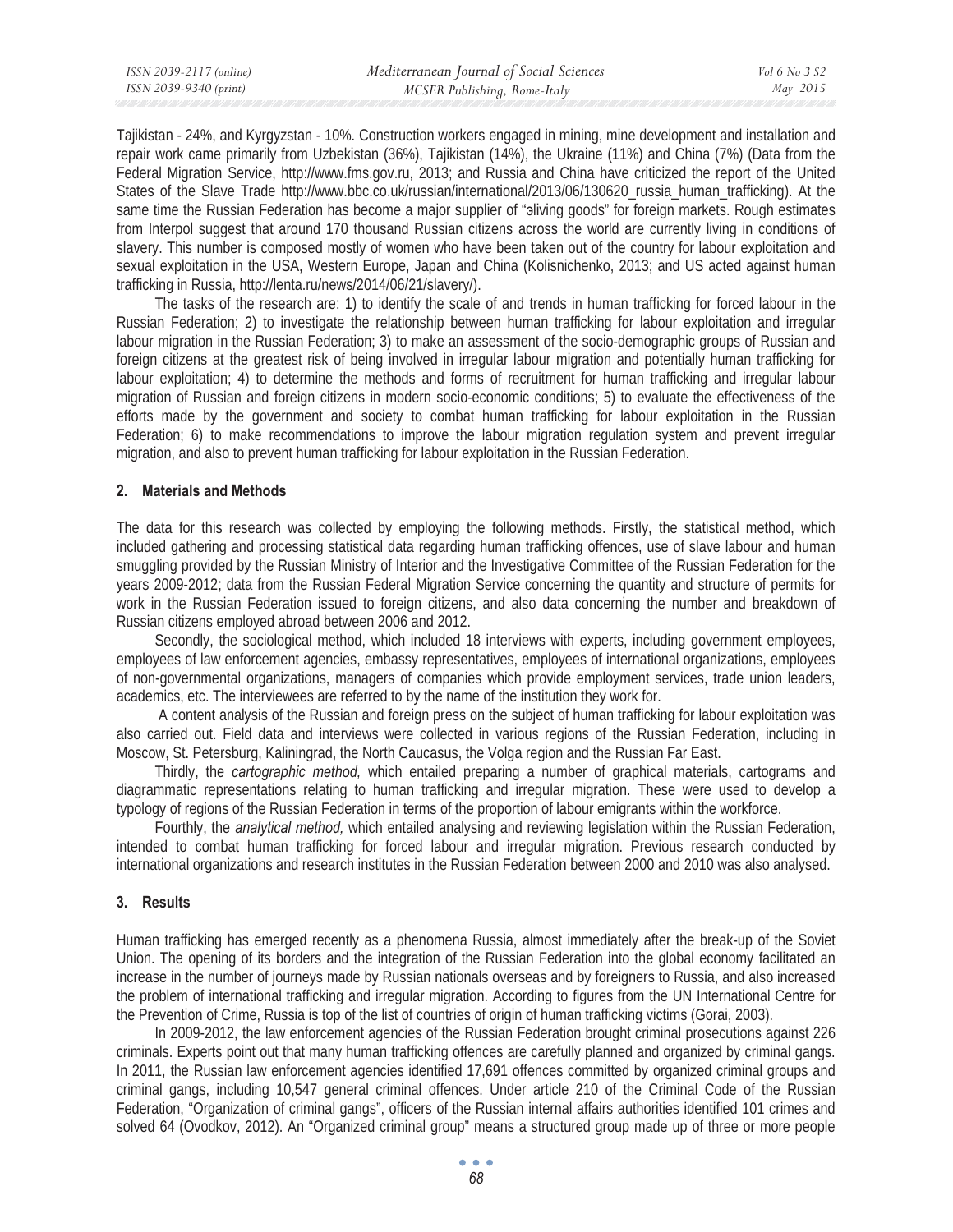| ISSN 2039-2117 (online) | Mediterranean Journal of Social Sciences | Vol 6 No 3 S2 |
|-------------------------|------------------------------------------|---------------|
| ISSN 2039-9340 (print)  | MCSER Publishing, Rome-Italy             | May 2015      |

which exists for a certain period of time and operates with the aim of committing one or more serious crimes in order to secure, directly or indirectly, financial or other material gain (Jordan, 2005).

A coefficient of involvement in various forms of crime related to human trafficking, labour exploitation and organized irregular migration in 2012 was calculated. It was found that the highest value of the coefficient, 1.063, this was observed for the organization of prostitution. This means that for every one offence, there is more than one criminal. The coefficient of involvement in human trafficking crimes was 0.814, use of slave labour – 0.647, organizing irregular migration – 0.406, incitement to prostitution – 0.323, illegal distribution of pornographic materials or items – 0.282, production and circulation of materials or items with pornographic images of minors – 0.262. This means that the level of organized crime is greater for such types of crime as organizing prostitution, human trafficking and the use of slave labour. According to data in the official statistics of the Ministry of Interior, article 271-1 of the Criminal Code of the Russian Federation, "Human trafficking", is applied to only 2% of crimes and 3% of criminals prosecuted in this sector (figure. 1. and figure 1.2). However, the problem is much more significant for society. This is demonstrated by two factors.





**Source:** Ministry of Interior of the Russian Federation.

Firstly, there is a serious humanitarian aspect to human trafficking: the consequences of human trafficking are catastrophic for society. The biggest danger posed by these consequences is that crimes in this category are committed against young people aged up to 30 (primarily women and children) who should have access to the opportunities afforded to other sections of society and be able to act out their potential on their own terms by engaging in activity that is fulfilling and of asset to society as a whole. Life during and after experienced exploitation is extremely difficult for human trafficking victims as they have been subjected to psychological and physical harm. The trauma suffered by victims often causes long-term and irreparable psychological damage which destroys their physical health, and can sometimes be fatal. These various levels of harm are direct socio-demographic losses for the state.

Typical features of such labour include the lack of freedom of the worker and arbitrariness in the employer's behaviour (Zagorsky et al, 2009). The defining features of forced labour manifest themselves in the different forms of its use without the voluntary offering by the worker of her/his services (or without voluntary continuation of the work) with the use of different forms of coercion. The forced nature of the labour may take the form of changes to the terms of the contract of employment entailing unjustified expansion of the worker's duties, types of work, working hours, reduction in pay and time off, introducing unjustified penalties, etc.(Gromov, 2006).

Although figures from the statistics of the Ministry of Internal Affairs of the Russian Federation state that only 1% of all crimes are classified directly as "use of slave labour", the phenomenon is widespread and many offences are covert and inhumane in nature.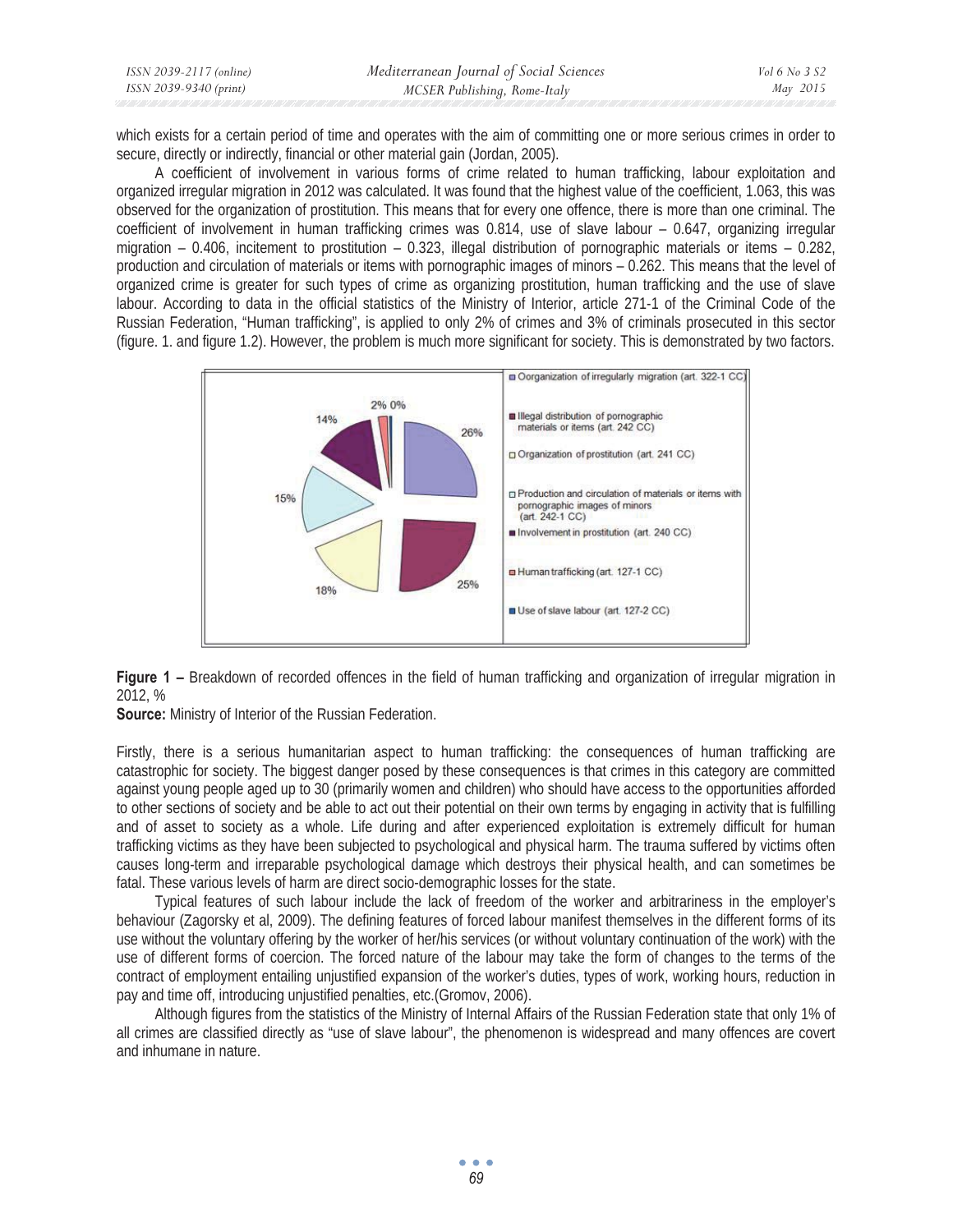

**Figure 2 –** Number of offences contrary to article 127-2 of the Criminal Code of the Russian Federation "Use of slave labour" committed in Russia in 2009-2012

**Source:** Ministry of Interior of the Russian Federation.

Consequently, amid the economic transformation and social changes that occurred in the Russian Federation in the 1990s and 2000s, human trafficking and slave labour became quite widespread phenomena.

Despite the pervasiveness of the problem of human trafficking and irregular migration in the countries of the former USSR in the 1990s, for a long time these problems remained outside the field of view of state authorities in the Russian Federation. In particular, the concept of "human trafficking" itself was absent in legislation and in the practice of state authorities and law enforcement agencies. Only after the signing of the UN Convention against Transnational Organized Crime and the supplementary Protocol to Prevent, Suppress and Punish Trafficking in Persons, especially Women and Children (Palermo protocol) by the Russian Federation in 2000 did state structures in the country dramatically step up their activity to counteract trafficking in human beings.

As a result of these efforts to date, a system of state and civic institutions which actively work to counteract human trafficking and irregular migration has been formed in the Russian Federation.

#### **4. Discussion**

As the country has become integrated into the global economy, new kinds of offences have emerged coupled with new forms of organizing criminal activities in this sector which pose a serious threat to national security. Many offences related to human trafficking are covert or latent and are classified under other articles of the Criminal Code, but this does not make their adverse consequences any less significant for society. Experts have reason to believe that "initiatives from NGOs and international organizations have had a serious and, perhaps, decisive impact both on intensifying the activity of governmental structures in Russia in this area and on increasing the awareness of broad sections of the population and at-risk groups regarding human trafficking and slave labour." (Tyuryukanova, 2006).

Cooperation, of approximately 4 million euros. The IOM Office is doing important work for the prevention of human trafficking and the provision of assistance to victims of labour exploitation and sexual exploitation in the Russian Federation. Over the period 2006-2010 it has assisted over 450 people victimized by human trafficking. In 2012 assistance was given to 24 victims, including five Vietnamese citizens (Ryazantsev et al, http://www.ccsenet.org/journal/ index.php/ass/article/view/40806/22527, 2013 and Ryazantsev, S.V., R.V. Manshin, T.N. and Khanh, 2013).

The media can make a significant contribution to raising public awareness about the problems of human trafficking and the use of slave labour. In the Russian Federation certain newspapers and magazines periodically publish informative and analytical materials on these topics, and television channels show documentaries about the challenges surrounding irregular migration, human trafficking and labour exploitation. For example, the Russian journalist A. Mamontov made the film *Transit*, which was shown on a leading Russian television channel. However, not enough of this information is currently being disseminated and these are not priority topics for television channels and journalistic publications. Moreover, some channels display this information only within a context of criminality, which often creates a negative impression of trafficking victims.

According to experts, despite all the measures taken, the level of violence against women and children in Russia is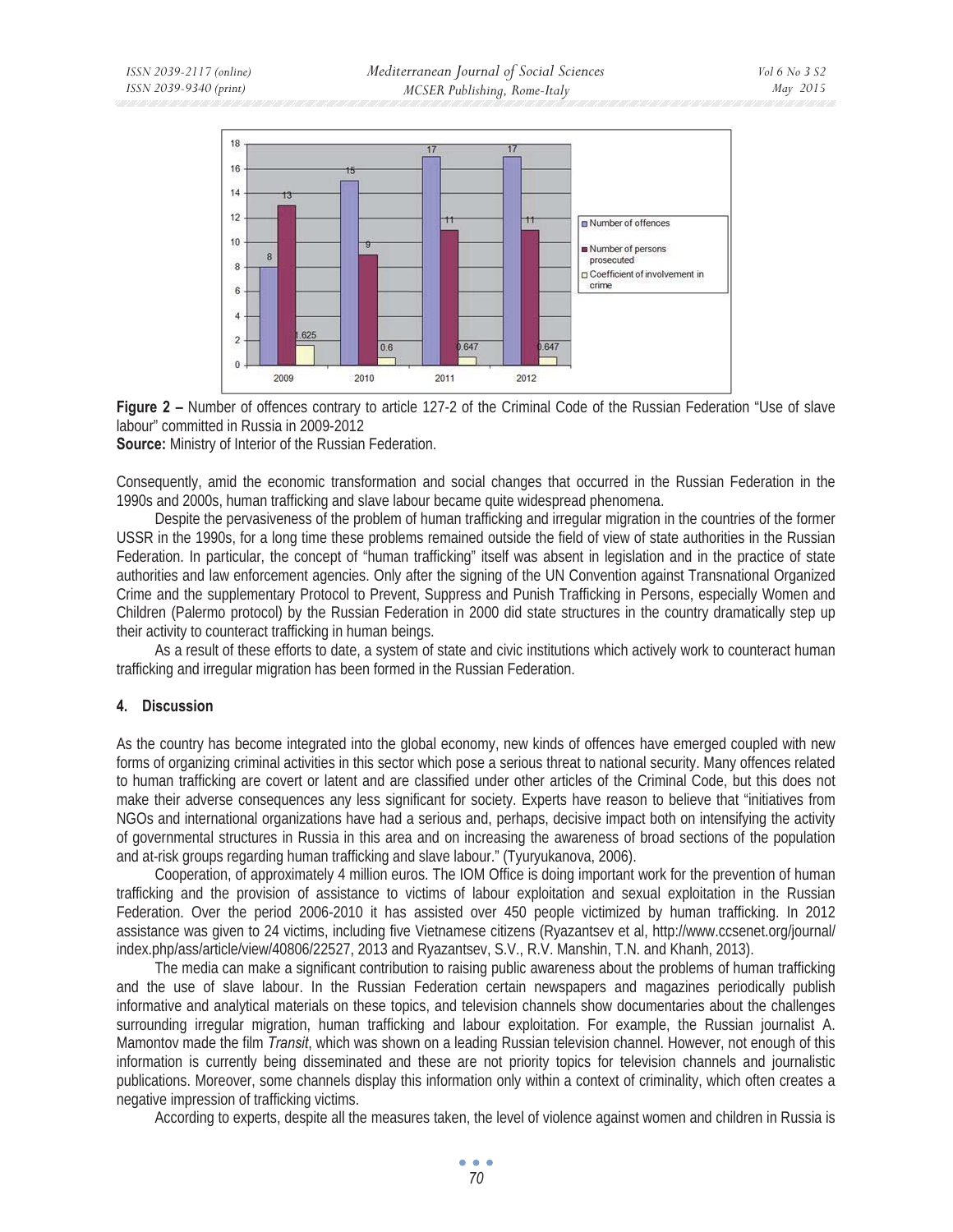not reduced (Ovchinsky, 2008; Mizulina, 2006; Boltaevsky, Golofaeva, 2012; Yastrebova, 2011). Currently, law enforcement agencies have increased activity in the fight against this type of crime. So, if in 2008 found 17 crimes in 2009, 60 offenses under article 127-1 of the Criminal Code of the Russian Federation (Trafficking), then in 2010 - already 106 crimes. Greatest number in 2010 was committed in the North West (39), the Far East (26) and the Central Federal District (22). In particular, in the Arkhangelsk region recorded - 33, in the Khabarovsk Territory - 20, in Moscow - 19 crime of human trafficking. The number of crimes of this category in two years increased by more than 6 times. This offense criminally liable for three years brought 73 persons. Composition of trafficking (art. 127-1 of the Criminal Code) in the latest unfortunately worded so that leaves many unanswered questions about the possible assessment of the actions of persons involved in the actual trafficking, or makes possible mutually exclusive answers. Many of the shortcomings of a legislative regulation more than once been described in the literature specialists offering their way out of the situation.

### **5. Conclusion**

We checked in the opinion polls that will affect whether the shortcomings and complexity of legislative regulation of trafficking in persons to law enforcement. Unfortunately, the answer turned out disappointing.

Thus, the divided opinions of experts (experts) in response to a question about whether there is a composition of trade in the actions of parents selling their minor child to foreign nationals for the purpose of adoption. 19% of experts believe that these actions - not crime, against 76.2% who recognize such acts trade. Unfortunately, I think the minority right here, due to the fact that mandatory feature of trade is the purpose of exploitation under which does not fall adoption. By the way, in another survey - survey participants trainings - 28.9% of respondents expressed the view that the modern version of Art. 127-1 of the Criminal Code does not allow to prosecute persons involved in trafficking in human beings without their subsequent operation.

In 2008, 6 Lawsuits (Chuvash Republic, Far Eastern Federal District Rostov region, Moscow, Orenburg region, Primorsky Krai).

In 2009, 3 criminal cases (Udmurt Republic, Primorsky Krai, Moscow).

In 2010, investigators in the system of internal affairs 4 criminal cases (Republic of Mordovia, Amur, Ryazan and Kurgan region).

Of these, 11 criminal cases to court, one criminal case has been referred for further investigation to the prosecuting authorities, on the 1 part criminal case is currently under investigation.

Since the introduction of the responsibility for human trafficking in Russia, in the direction of criminal-enforcement bodies, courts handed down 8 sentences against 29 traffickers, while in 4 cases, persons convicted of other articles (Articles 240 - involvement in the occupation prostitution, 241 - organization of prostitution of the Criminal Code of the Russian Federation), and according to the article. 127-1 of the Criminal Code of the Russian Federation are justified, 3 cases are currently pending.

Found guilty of committing a crime under Art. 127-1 of the Criminal Code of the Russian Federation and were sentenced to imprisonment for 16 offenders. Among them for hours. 2, Art. 127-1 of the Criminal Code of the Russian Federation on one criminal case convicted one defendant. On p. 3 art. 127-1 of the Criminal Code of the Russian Federation in three criminal cases were sentenced to 15 persons, all of them are found guilty of trafficking in an organized criminal group.

Analysis of judgments shows that if sentencing for hours. 2, Art. 127-1 of the Criminal Code of the Russian Federation courts guilty sentenced to 4 years in prison, then p. 3 art. 127-1 of the Criminal Code of the Russian Federation, the defendants were sentenced to 4 years to 10 years in prison.

Combating human trafficking is very relevant problem for Russia. As for it, especially for the safety of society, this is a direct function of the state. Recently there has been a global change in the policy of states in relation to this issue.

# **References**

Boltaevsky, A.A. and Golofaeva S.N., 2012. The patriotism and national security of the Russian Federation. In the: Actual problems of modern science. # 2, 110 – 112 pp.

Data from the Federal Migration Service (http://www.fms.gov.ru) [Date accessed: 4 June 2013].

Gorai, B., 2003. 21st-century slaves. In the: Interpol Express. # 9. 2-15 pp.

Gromov, S.V., 2006. Criminal Law Assessment of Human Trafficking and Use of Slave Labour. Dissertation for a competition for the academic title of candidate of legal sciences. Moscow. 82-23 pp.

Jordan, A., 2005 The Annotated Guide to the Complete UN Trafficking Protocol. Moscow: Syostri Sexual Assualt Recovery Centre. Moscow. 139 pp.